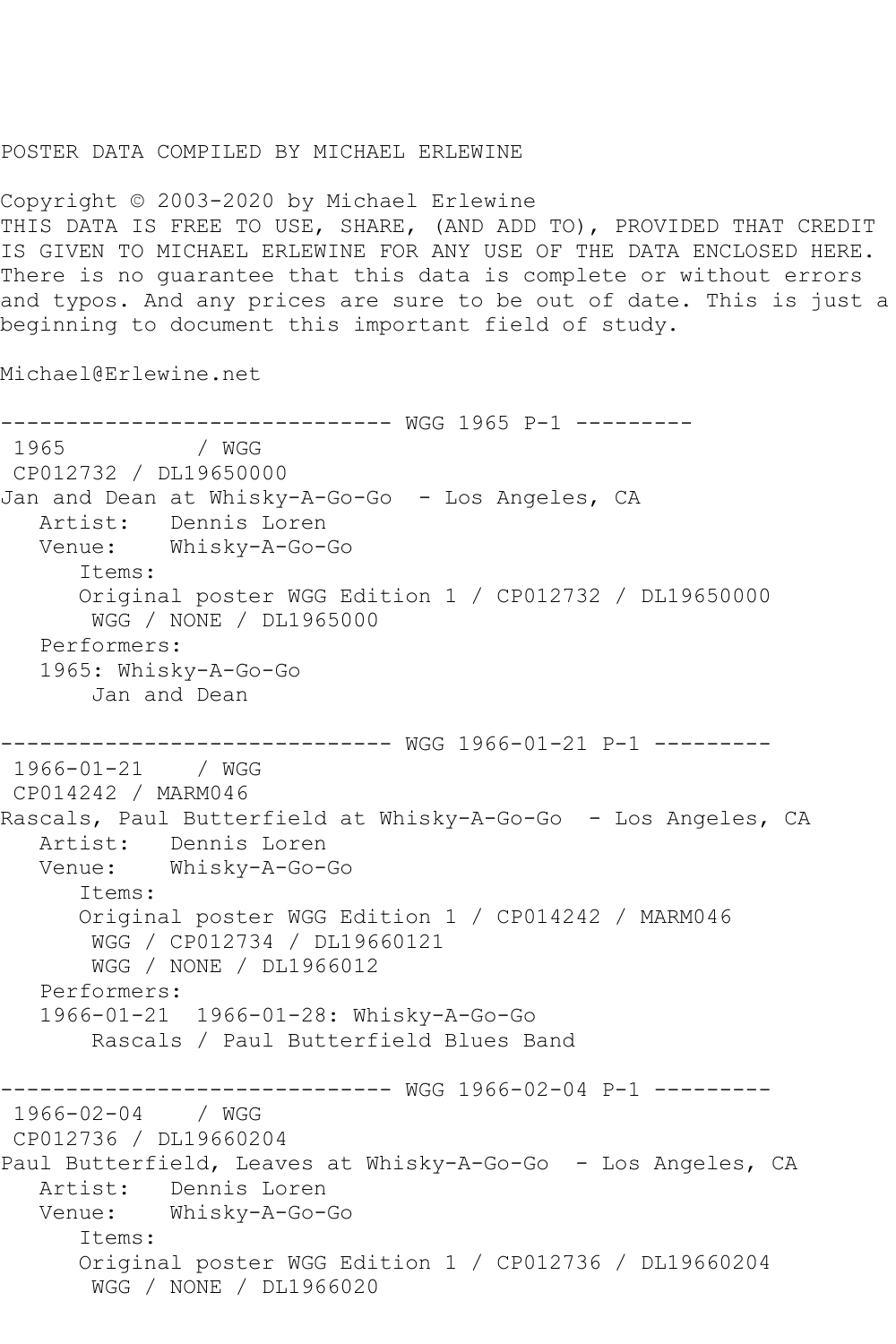WGG / NONE / A WGG / NONE / ENTERPRISES WGG / CP014243 / marm047 Performers: 1966-02-04 1966-02-22: Whisky-A-Go-Go Paul Butterfield Blues Band / Leaves ------------------------------ WGG 1966-02-25 P-1 --------- 1966-02-25 / WGG CP012738 / DL19660225 Love and the Leaves at Whisky-A-Go-Go - Los Angeles, CA Artist: Dennis Loren Venue: Whisky-A-Go-Go Items: Original poster WGG Edition 1 / CP012738 / DL19660225 WGG / NONE / DL1966022 Performers: 1966-02-25: Whisky-A-Go-Go Love and the Leaves ------------------------------ WGG-3.058 1966-10-19 P-1 --------- 1966-10-19 / WGG 3.058 CP001585 / 1606 Love, Sons of Adam at Whisky-A-Go-Go - Los Angeles, CA Notes: This item appears in the Art of Rock book, plate no. 3.058 Artist: John H. Myers Venue: Whisky-A-Go-Go Promoter: Book: Art of Rock Items: Original poster WGG-3.058 Edition 1 / CP001585 / 1606 (14 x 20-1/2) AORPlate: 3.058 Performers: 1966-10-19 1966-10-30: Whisky-A-Go-Go Love / Sons of Adam 1966-10-22: Buffalo Springfield ------------------------------ WGG-2.195 1967-02-14 P-1 --------- 1967-02-14 / WGG 2.195 CP009805 / CS04900 Doors, Peanut Butter Conspiracy at Whisky-A-Go-Go [Los Angeles, CA] Notes: This item appears in the Art of Rock book, plate no. 2.195 Event: Love Conspiracy Commune Venue: Whisky-A-Go-Go Promoter: Love Conspiracy Commune Items: Original poster WGG-2.195 Edition 1 / CP009805 / CS04900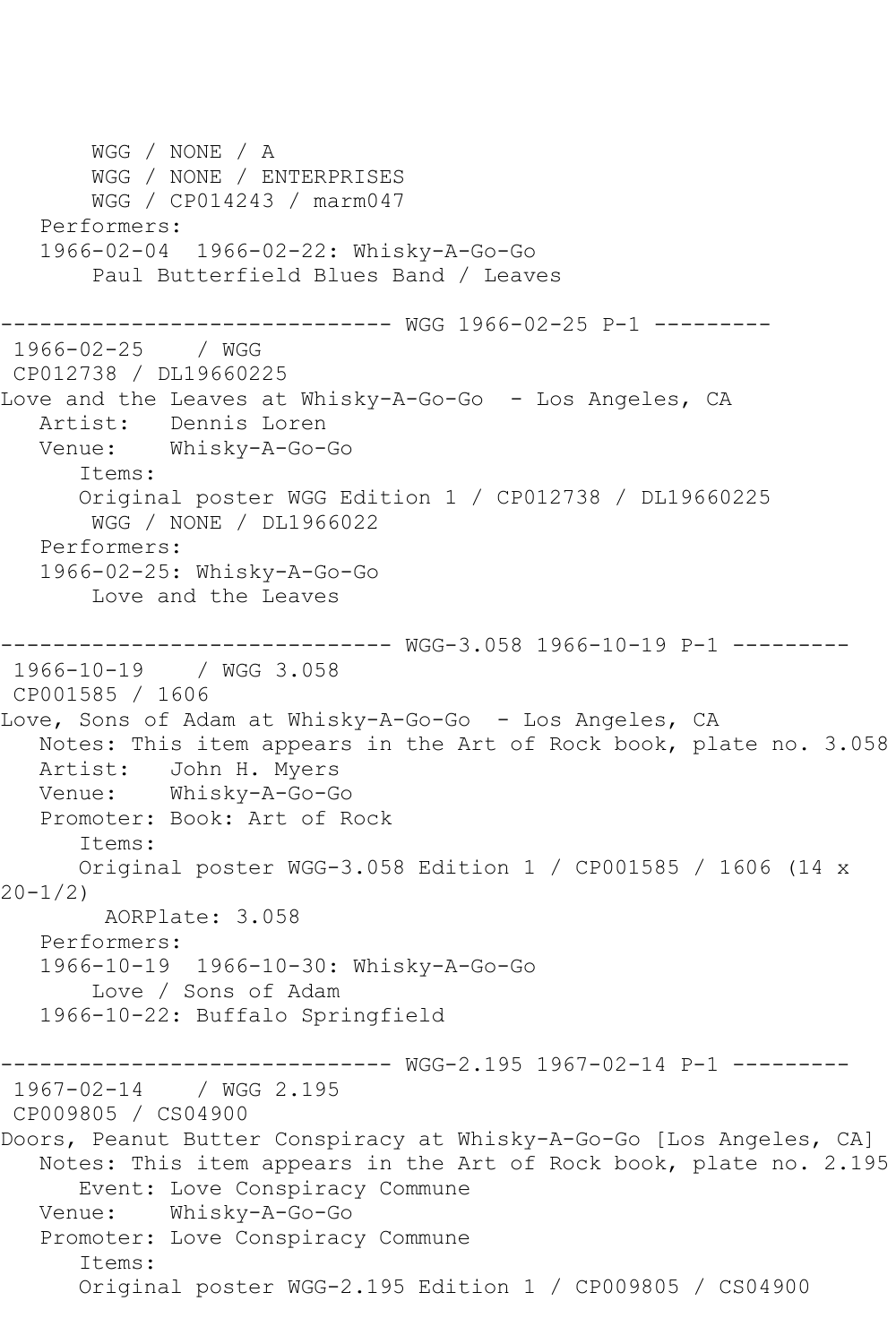Description: 1 original (14 x 20) AORPlate: 2.195 Price: 500.00 Original poster WGG-2.195 Edition 1 / CP001449 / 1471 Description: Hand colored (14 x 20) AORPlate: 2.195 Handbill WGG-2.195 Edition 1 / Description: Black ink on brown stock. (8-1/2 x 11) AORPlate: 2.195 Price: 300.00 Performers: 1967-02-14 1967-02-28: Whisky-A-Go-Go Doors / Peanut Butter Conspiracy ------------------------------ WGG 1967-03-10 P-1 --------- 1967-03-10 / WGG CP001016 / 1035 Grateful Dead at Whisky-A-Go-Go - Los Angeles, CA Artist: L. Kantrowitz Venue: Whisky-A-Go-Go Items: Original poster WGG Edition 1 / CP001016 / 1035 (14-1/2 x 22) Price: 500.00 Performers: 1967-03-10 1967-03-16: Whisky-A-Go-Go Grateful Dead ------------------------------ WGG 1967-04-00 P-1 --------- 1967-04-00 / WGG CP012740 / DL19670400 Whisky-A-Go-Go Artist: Dennis Loren Venue: Whisky-A-Go-Go Items: Original poster WGG Edition 1 / CP012740 / DL19670400 WGG / NONE / DL1967040 Performers: 1967-04-00: Whisky-A-Go-Go ------------------------------ WGG 1967-04-16 P-1 --------- 1967-04-16 / WGG CP014237 / MARM041 Gladys Knight and the Pips, Martha Reeves at Whisky-A-Go-Go - Los Angeles, CA Artist: Dennis Loren Venue: Whisky-A-Go-Go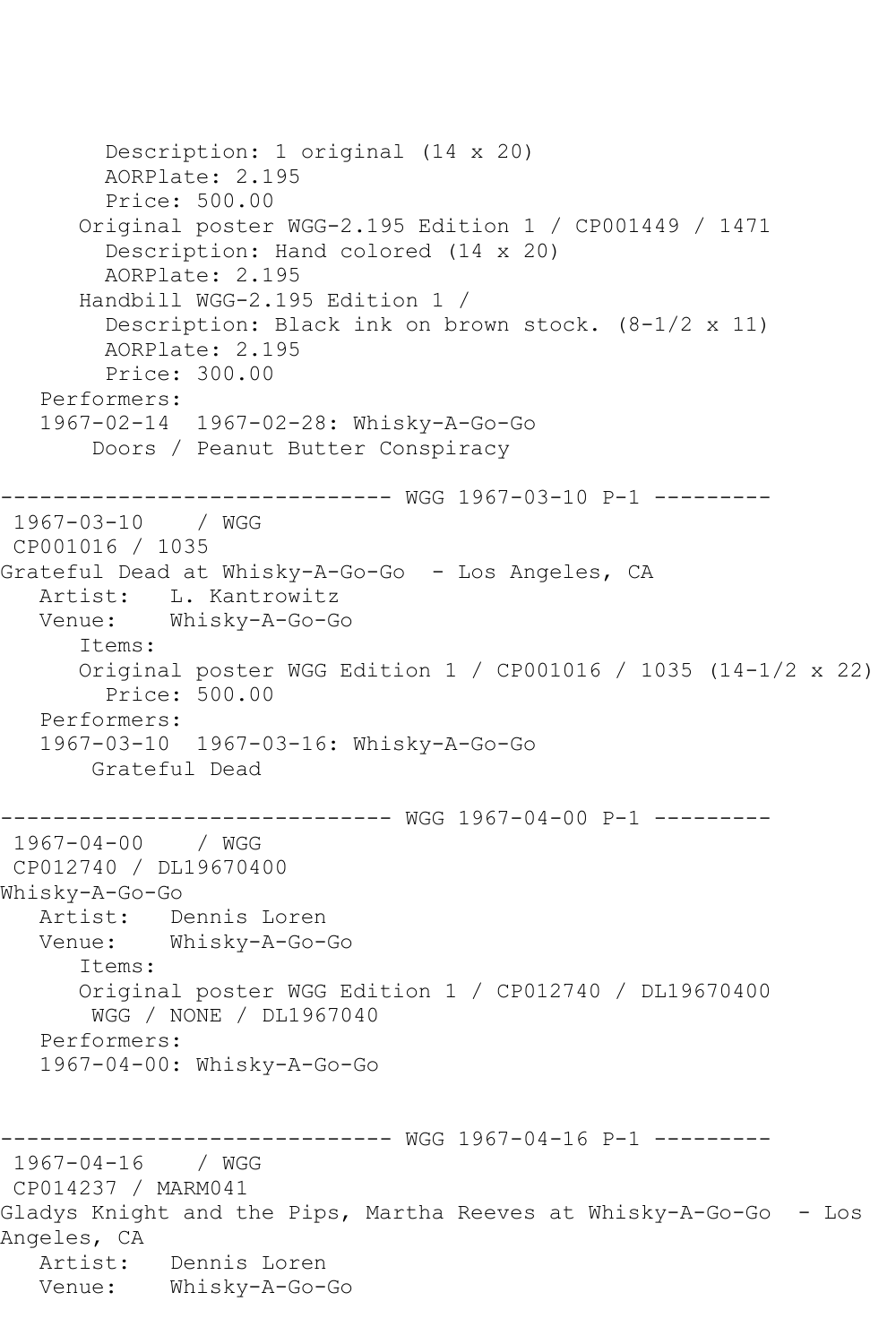```
 Items:
       Original poster WGG Edition 1 / CP014237 / MARM041
   Performers:
   1967-04-16 1967-04-19: Whisky-A-Go-Go
       Gladys Knight and the Pips
   1967-05-07 1967-05-14: Martha Reeves
   1967-05-28 1967-06-04: Four Tops
   1967-06-11 1967-06-24: Impressions / Curtis Mayfield
   1967-06-25 1967-07-07: Sam and Dave
   1967-08-01 1967-08-08: Smokey Robinson
------------------------------ WGG 1967-05-16 P-1 ---------
1967-05-16 / WGG 
CP014219 / MARM023
Byrds, Doors at Whisky-A-Go-Go - Los Angeles, CA
   Artist: Dennis Loren
   Venue: Whisky-A-Go-Go
       Items:
       Original poster WGG Edition 1 / CP014219 / MARM023
        WGG / CP012742 / DL19670516
        WGG / NONE / DL1967051
   Performers:
   1967-05-16 1967-05-21: Whisky-A-Go-Go
        Byrds / Doors / Buffalo Springfield
                ------------------------------ WGG 1967-07-02 P-1 ---------
1967-07-02 / WGG 
CP014218 / MARM022
Jimi Hendrix at Whisky-A-Go-Go - Los Angeles, CA
   Artist: Dennis Loren
   Venue: Whisky-A-Go-Go
       Items:
      Original poster WGG Edition 1 / CP014218 / MARM022
       WGG / CP012748 / DL19670702
        WGG / NONE / DL1967070
   Performers:
   1967-07-02: Whisky-A-Go-Go
        Jimi Hendrix
------------------------------ WGG 1967-08-21 P-1 ---------
1967-08-21 / WGG 
CP014217 / MARM021
Moby Grape, Afro Blues Quintet Plus One at Whisky-A-Go-Go - Los 
Angeles, CA
   Artist: Dennis Loren
   Venue: Whisky-A-Go-Go
       Items:
```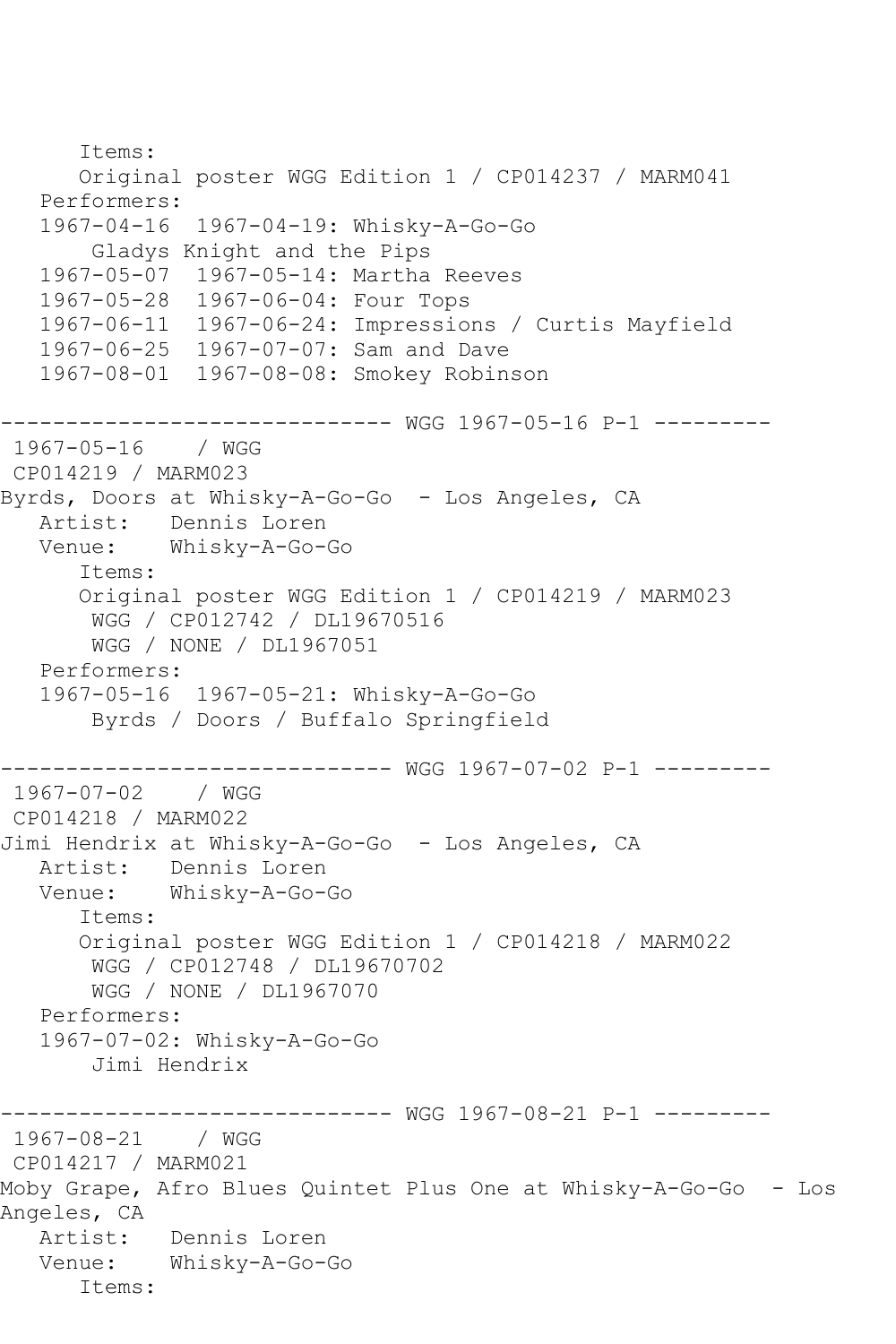Original poster WGG Edition 1 / CP014217 / MARM021 Performers: 1967-08-21 1967-08-23: Whisky-A-Go-Go Moby Grape / Afro Blues Quintet Plus One ------------------------------ WGG 1967-09-04 P-1 --------- 1967-09-04 / WGG CP014216 / MARM020 Cream at Whisky-A-Go-Go - Los Angeles, CA Artist: Dennis Loren<br>Venue: Whiskv-A-Go-Whisky-A-Go-Go Items: Original poster WGG Edition 1 / CP014216 / MARM020 WGG / CP012750 / DL19670904 WGG / NONE / DL1967090 Performers: 1967-09-04 1967-09-06: Whisky-A-Go-Go Cream ------------------------------ WGG 1967-09-10 P-1 --------- 1967-09-10 / WGG CP012752 / DL19670910 Jackie Wilson at Whisky-A-Go-Go - Los Angeles, CA Artist: Dennis Loren Venue: Whisky-A-Go-Go Items: Original poster WGG Edition 1 / CP012752 / DL19670910 WGG / NONE / DL1967091 Performers: 1967-09-10: Whisky-A-Go-Go Jackie Wilson ------------------------------ WGG 1967-10-30 P-1 --------- 1967-10-30 / WGG CP012754 / DL19671030 Pink Floyd at Whisky-A-Go-Go - Los Angeles, CA Artist: Dennis Loren Venue: Whisky-A-Go-Go Items: Original poster WGG Edition 1 / CP012754 / DL19671030 WGG / NONE / DL1967103 Performers: 1967-10-30: Whisky-A-Go-Go Pink Floyd ------------------------------ WGG 1967-11-02 P-1 --------- 1967-11-02 / WGG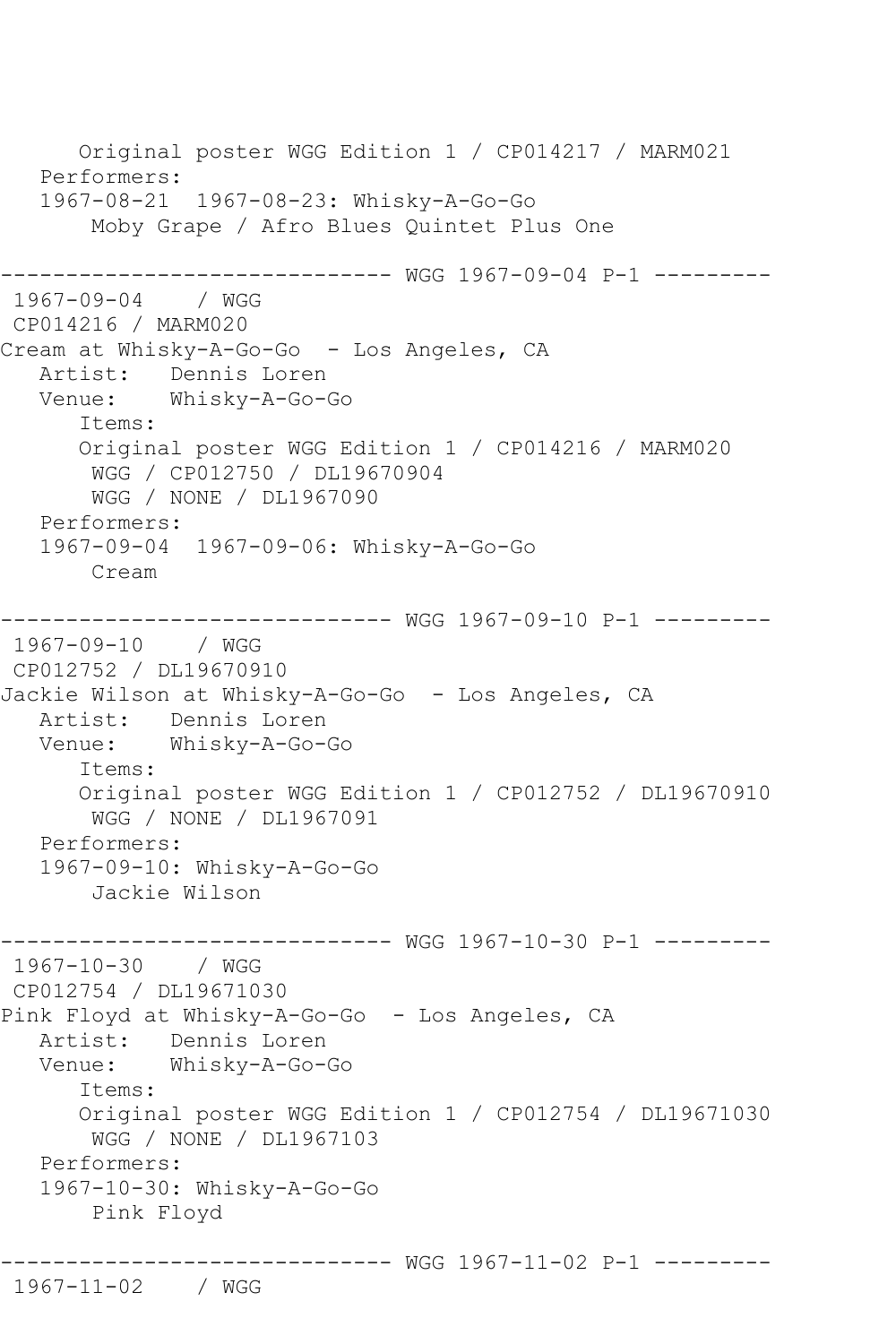CP012756 / DL19671102 Bo Diddley at Whisky-A-Go-Go - Los Angeles, CA<br>Artist: Dennis Loren Dennis Loren Venue: Whisky-A-Go-Go Items: Original poster WGG Edition 1 / CP012756 / DL19671102 WGG / NONE / DL1967110 Performers: 1967-11-02: Whisky-A-Go-Go Bo Diddley ------------------------------ WGG 1967-12-00 P-1 --------- 1967-12-00 / WGG CP012758 / DL19671200 Country Joe and the Fish at Whisky-A-Go-Go - Los Angeles, CA Artist: Dennis Loren Venue: Whisky-A-Go-Go Items: Original poster WGG Edition 1 / CP012758 / DL19671200 WGG / NONE / DL1967120 WGG / CP014211 / marm015 Performers: 1967-12-00: Whisky-A-Go-Go Country Joe and the Fish ------------------------------ WGG 1967-12-14 P-1 --------- 1967-12-14 / WGG CP012760 / DL19671214 Big Brother and the Holding Company at Whisky-A-Go-Go - Los Angeles, CA Artist: Dennis Loren Venue: Whisky-A-Go-Go Items: Original poster WGG Edition 1 / CP012760 / DL19671214 WGG / NONE / DL1967121 Performers: 1967-12-14: Whisky-A-Go-Go Big Brother and the Holding Company ------------------------------ WGG 1968-01-25 P-1 --------- 1968-01-25 / WGG CP014238 / MARM042 Steppenwolf, John Mayall at Whisky-A-Go-Go - Los Angeles, CA Artist: Dennis Loren Venue: Whisky-A-Go-Go Items: Original poster WGG Edition 1 / CP014238 / MARM042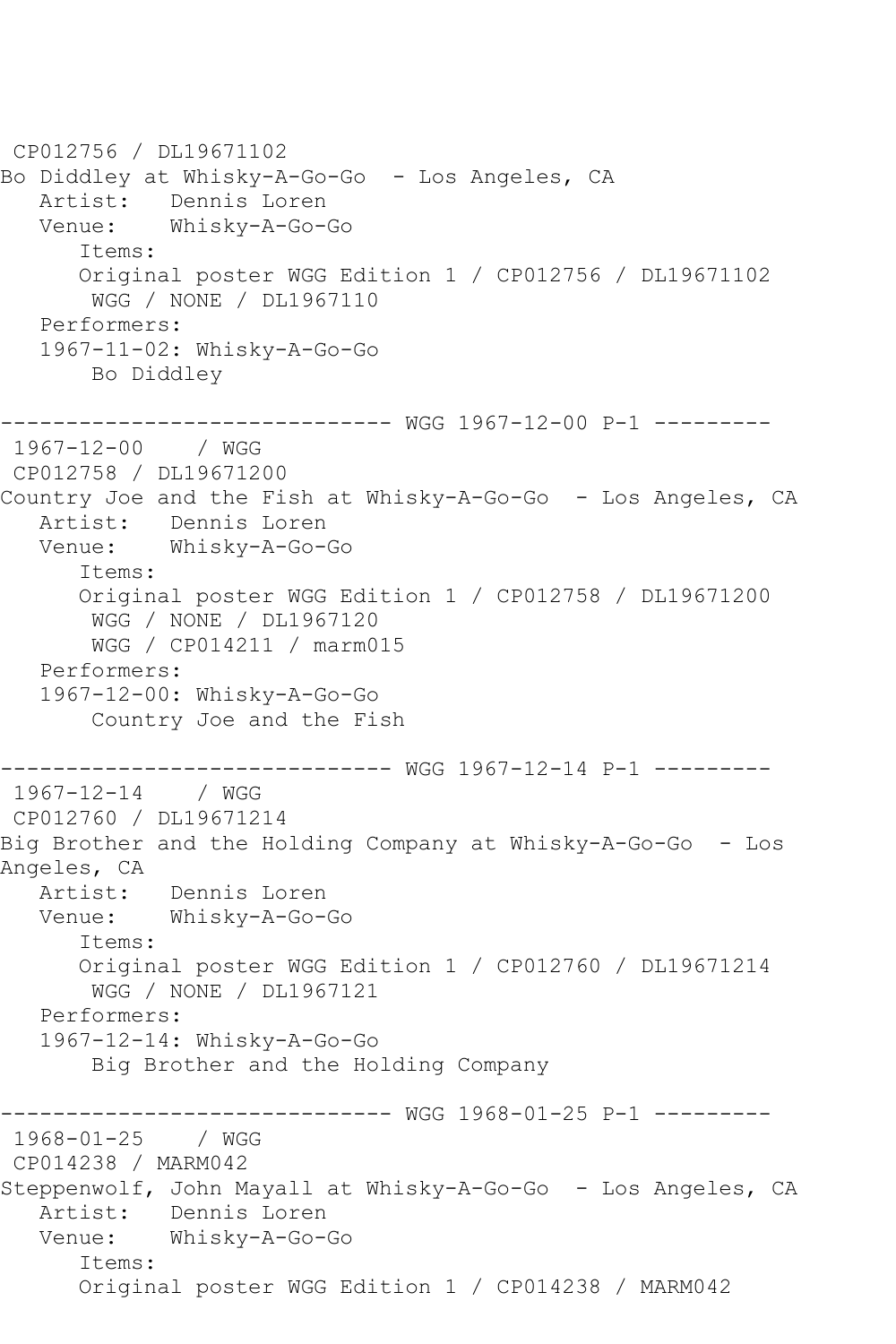WGG / CP012762 / DL19680125 WGG / NONE / DL1968012 Performers: 1968-01-25 1968-01-26: Whisky-A-Go-Go Steppenwolf / John Mayall ------------------------------ WGG 1968-02-28 P-1 --------- 1968-02-28 / WGG CP014240 / MARM044 Eric Burdon and the Animals at Whisky-A-Go-Go - Los Angeles, CA Artist: Dennis Loren Venue: Whisky-A-Go-Go Items: Original poster WGG Edition 1 / CP014240 / MARM044 WGG / CP012764 / DL19680228 WGG / NONE / DL1968022 Performers: 1968-02-28 1968-03-03: Whisky-A-Go-Go Eric Burdon and the Animals ------------------------------ WGG 1968-06-06 P-1 --------- 1968-06-06 / WGG CP014239 / MARM043 Hourglass, Word Salad at Whisky-A-Go-Go - Los Angeles, CA Artist: Dennis Loren<br>Venue: Whiskv-A-Go-Whisky-A-Go-Go Items: Original poster WGG Edition 1 / CP014239 / MARM043 WGG / CP012766 / DL19680606 WGG / NONE / DL1968060 Performers: 1968-06-06 1968-06-09: Whisky-A-Go-Go Hourglass / Word Salad ------------------------------ WGG 1968-06-19 P-1 --------- 1968-06-19 / WGG CP014228 / MARM032 Albert King, Evergreen at Whisky-A-Go-Go - Los Angeles, CA Artist: Dennis Loren<br>Venue: Whiskv-A-Go-Whisky-A-Go-Go Items: Original poster WGG Edition 1 / CP014228 / MARM032 WGG / CP012768 / DL19680619 WGG / NONE / DL1968061 Performers: 1968-06-19 1968-06-23: Whisky-A-Go-Go Albert King / Evergreen / Blues Shoes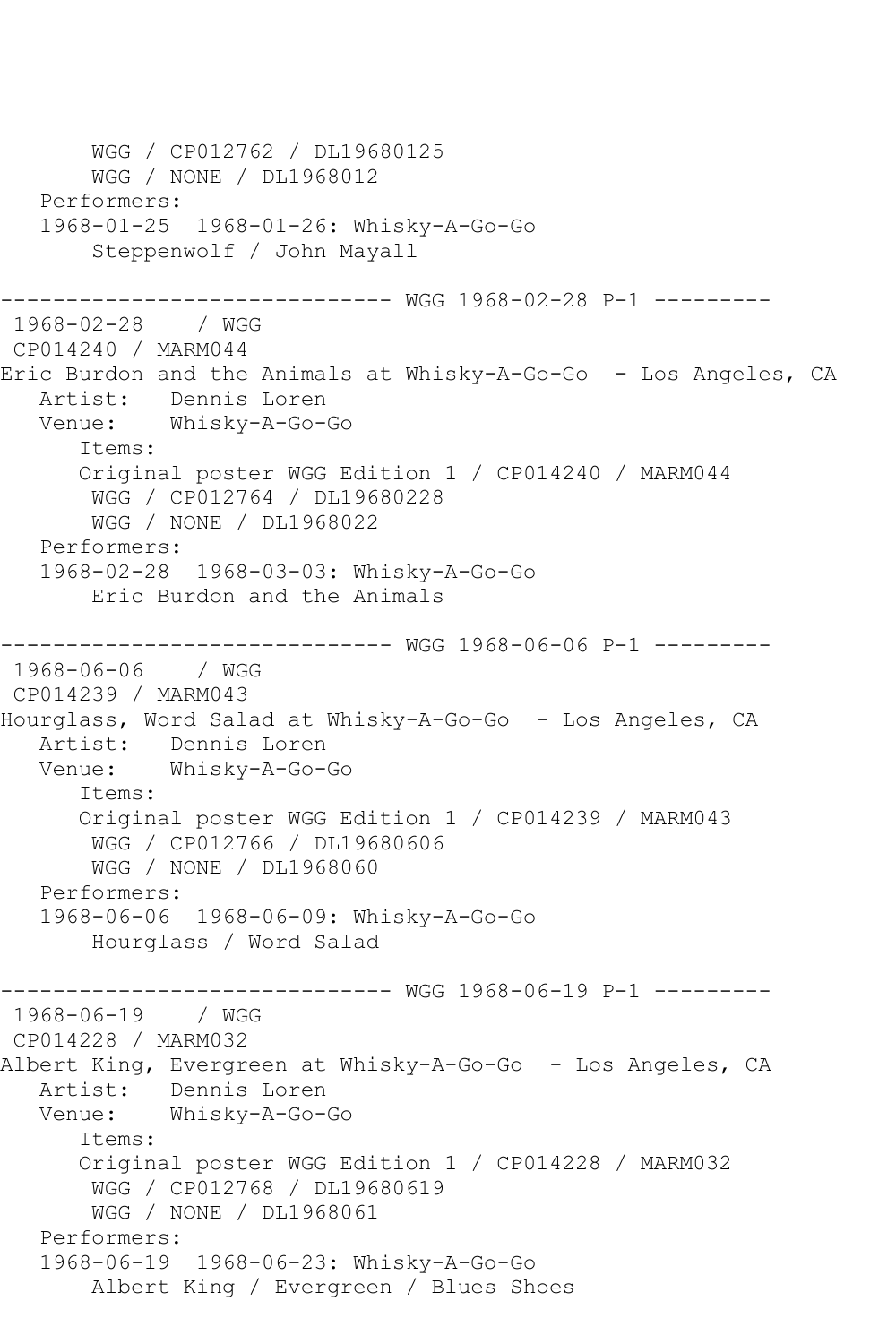------------------------------ WGG 1968-07-03 P-1 --------- 1968-07-03 / WGG CP012770 / DL19680703 Tim Buckley at Whisky-A-Go-Go - Los Angeles, CA Artist: Dennis Loren<br>Venue: Whiskv-A-Go-Whisky-A-Go-Go Items: Original poster WGG Edition 1 / CP012770 / DL19680703 WGG / NONE / DL1968070 Performers: 1968-07-03: Whisky-A-Go-Go Tim Buckley ------------------------------ WGG-3.059 1968-07-05 P-1 --------- 1968-07-05 / WGG 3.059 CP002174 / 2165 Eric Burdon and the Animals at Whisky-A-Go-Go - Los Angeles, CA Notes: This item appears in the Art of Rock book, plate no. 3.059 Artist: Armando Venue: Whisky-A-Go-Go Promoter: Book: Art of Rock Items: Original poster WGG-3.059 Edition 1 / CP002174 / 2165 AORPlate: 3.059 Performers: 1968-07-05 1968-07-08: Whisky-A-Go-Go Eric Burdon and the Animals ------------------------------ WGG 1968-07-17 P-1 --------- 1968-07-17 / WGG CP012772 / DL19680717 Canned Heat Blues Band, Fraternity of Man at Whisky-A-Go-Go - Los Angeles, CA Artist: Dennis Loren<br>Venue: Whisky-A-Go-Whisky-A-Go-Go Items: Original poster WGG Edition 1 / CP012772 / DL19680717 WGG / NONE / DL1968071 Performers: 1968-07-17: Whisky-A-Go-Go Canned Heat Blues Band / Fraternity of Man ------------------------------ WGG 1968-10-02 P-1 --------- 1968-10-02 / WGG CP012774 / DL19681002 Steve Miller Blues Band at Whisky-A-Go-Go - Los Angeles, CA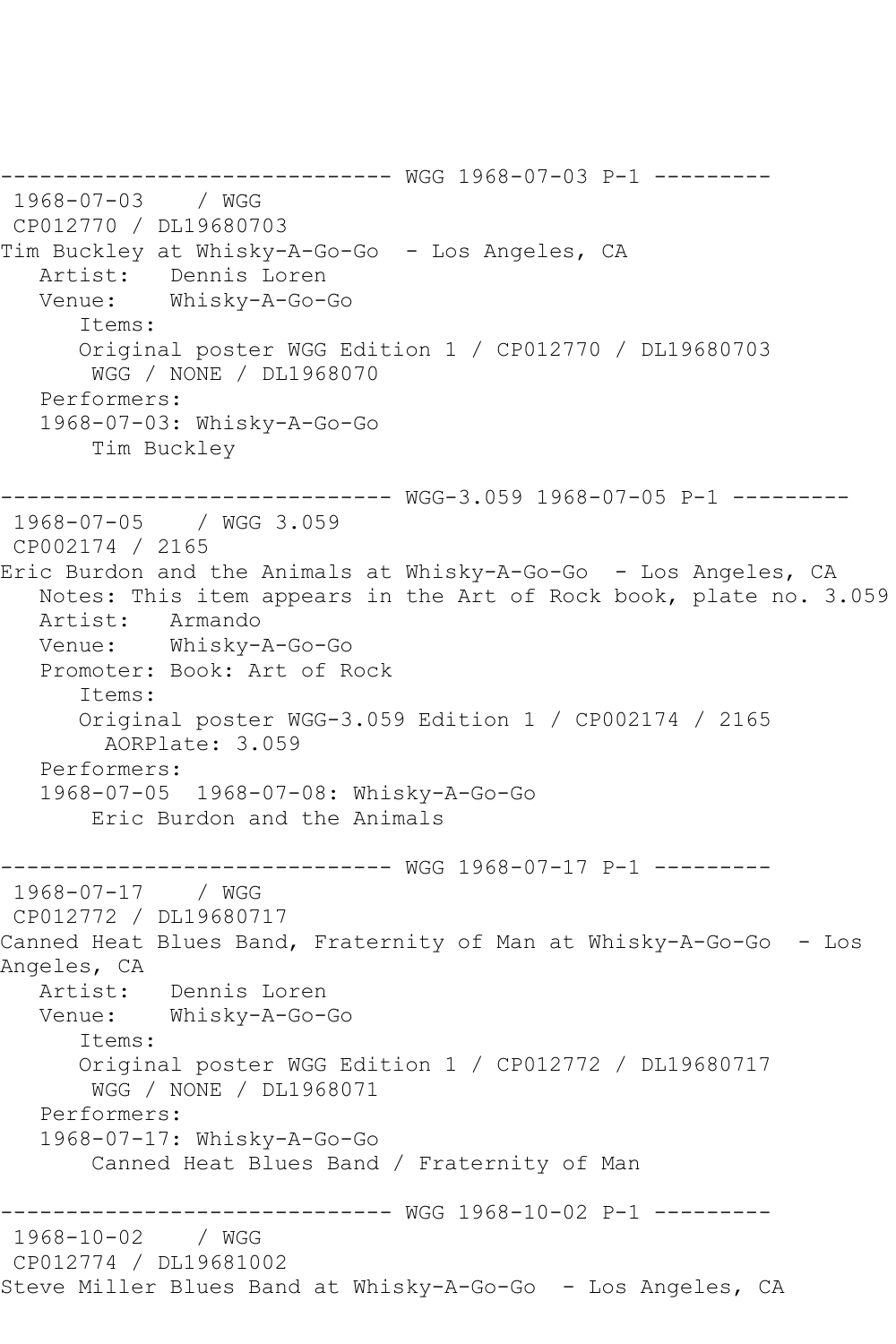Artist: Dennis Loren Venue: Whisky-A-Go-Go Items: Original poster WGG Edition 1 / CP012774 / DL19681002 WGG / NONE / DL1968100 Performers: 1968-10-02: Whisky-A-Go-Go Steve Miller Blues Band ------------------------------ WGG 1968-10-31 P-1 --------- 1968-10-31 / WGG CP012776 / DL19681031 Spirit at Whisky-A-Go-Go - Los Angeles, CA Artist: Dennis Loren Venue: Whisky-A-Go-Go Items: Original poster WGG Edition 1 / CP012776 / DL19681031 WGG / NONE / DL1968103 Performers: 1968-10-31: Whisky-A-Go-Go Spirit ------------------------------ WGG 1969-03-31 P-1 --------- 1969-03-31 / WGG CP014225 / MARM029 Savoy Brown, Delaney and Bonnie at Whisky-A-Go-Go - Los Angeles, CA<br>Artist: Dennis Loren Dennis Loren Venue: Whisky-A-Go-Go Items: Original poster WGG Edition 1 / CP014225 / MARM029 WGG / CP012784 / DL19690331 WGG / NONE / DL1969033 Performers: 1969-03-31 1969-04-06: Whisky-A-Go-Go Savoy Brown / Delaney and Bonnie / Aynsley Dunbar Retaliation ------------------------------ GBR-G/G 1969-10-17 P-1 --------- 1969-10-17 / GBR G/G CP005794 / CP01043 The Kinks American Tour 1969: Kinks at Grande Ballroom - Detroit, MI Notes: Only 3-4 known to exist. Both poster and card very rare. Very large, promotional poster, thin, coated paper. Private Notes: G/G P-OP-1-NM \* B, 2000 Venue: Grande Ballroom Promoter: Russ Gibb Presents Items: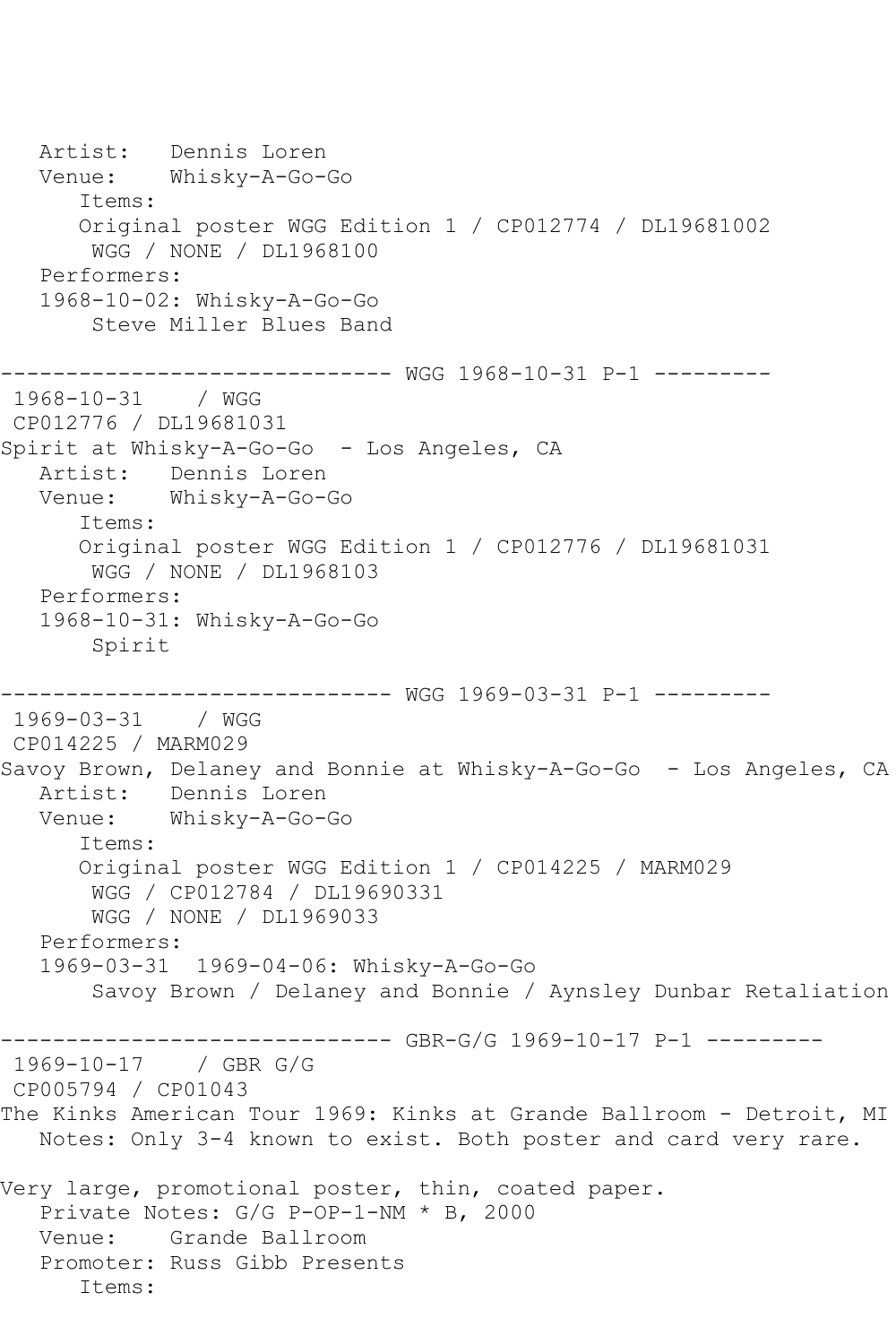Original poster GBR-G/G Edition 1 / CP005794 / CP01043 Description: 1 original Price: 2000.00 Performers: 1969-11-07 1969-11-08: Grande Ballroom Kinks 1969-10-17 1969-10-18: Fillmore East 1969-10-23 1969-10-25: The Boston Tea Party 1969-10-30 1969-11-01: Kinetic Playground 1969-11-14 1969-11-15: Ludlow Garage 1969-11-20 1969-11-23: Whisky-A-Go-Go 1969-11-27 1969-11-28: Fillmore West ------------------------------ WGG 1969-10-23 P-1 --------- 1969-10-23 / WGG CP005640 / CP00889 Velvet Underground, Chicago Transit Authority at Whisky-A-Go-Go - Los Angeles, CA Private Notes: \* A- 25 CHECK Artist: Dennis Loren Venue: Whisky-A-Go-Go Items: Original poster WGG Edition 1 / CP005640 / CP00889 Price: 25.00 WGG / CP012786 / DL19691023 WGG / NONE / DL1969102 Performers: 1969-10-23: Whisky-A-Go-Go Velvet Underground / Chicago Transit Authority ------------------------------ WGG 1971 P --------- / WGG CP030093 / NM10042 T-Rex at Whisky-A-Go-Go - Los Angeles, CA Venue: Whisky-A-Go-Go Items: Original poster WGG / CP030093 / NM10042 (14 x 19) Performers: 1971: Whisky-A-Go-Go T-Rex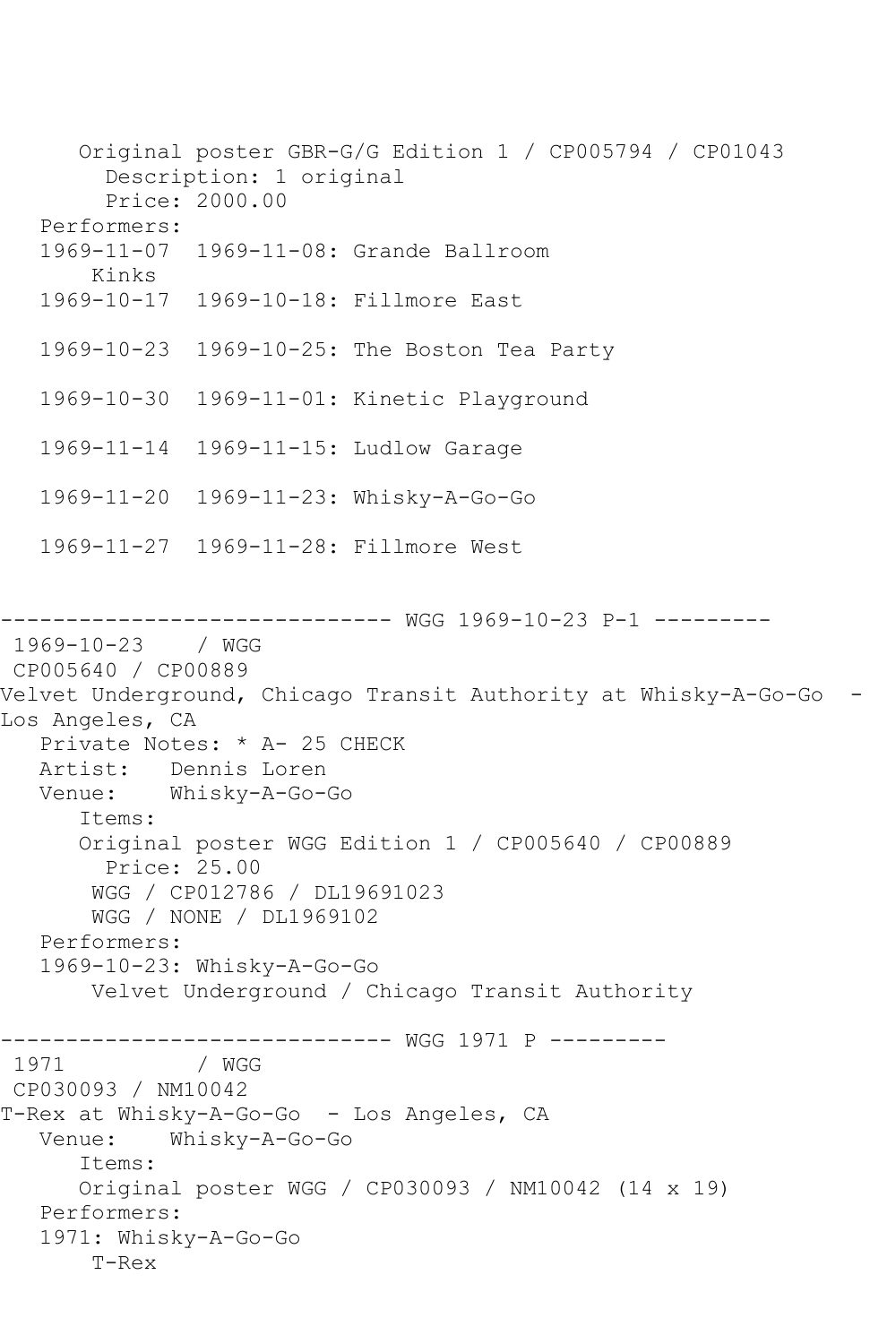------------------------------ WGG 1971-04-13 P-1 --------- 1971-04-13 / WGG CP014224 / MARM028 Beach Boys, Hugh Masekela at Whisky-A-Go-Go - Los Angeles, CA Notes: Beach Boys Hugh Masekela T-Rex Marc Bolan Amboy Dukes Artist: Dennis Loren Venue: Whisky-A-Go-Go Items: Original poster WGG Edition 1 / CP014224 / MARM028 Performers: 1971-04-13 1971-04-14: Whisky-A-Go-Go Beach Boys 1971-04-15: Hugh Masekela 1971-04-18: T-Rex / Amboy Dukes / Marc Bolan ------------------------------ WGG 1971-10-06 P-1 ---------  $1971 - 10 - 06$ CP014229 / MARM033 Edgar Winter and White Trash, Rory Gallagher at Whisky-A-Go-Go Artist: Dennis Loren Venue: Whisky-A-Go-Go Items: Original poster WGG Edition 1 / CP014229 / MARM033 Performers: 1971-10-06 1971-10-17: Whisky-A-Go-Go Edgar Winter / Rory Gallagher / Cowboy / Chicken Shack / Fanny / Wet Willie / Yes / Mary Wells ------------------------------ -5.031 1979 P-1 ---------  $/ 5.031$ CP001568 / 1589 SVT at Los Angeles - Los Angeles, CA Notes: Artbreakers This item appears in the Art of Rock book, plate no. 5.031 Artist: Richard Stutting Venue: Los Angeles Promoter: Book: Art of Rock Items: Original poster -5.031 Edition 1 / CP001568 / 1589 (11 x 14- 3/4) AORPlate: 5.031 Performers: 1979: Los Angeles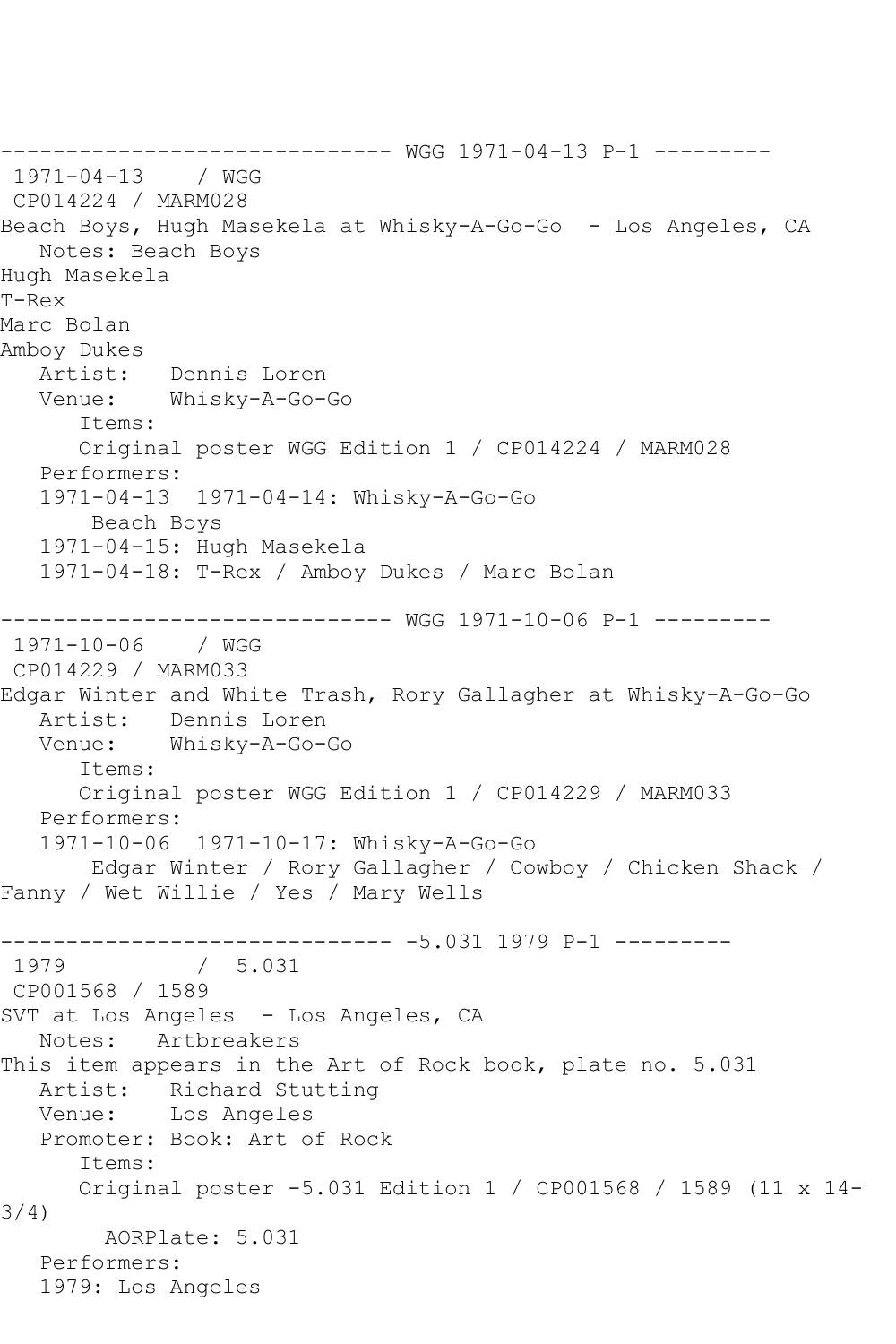Whisky-A-Go-Go Fleetwood Squeeze Madame Wong's SVT ------------------------------ WGG 1979-12-19 P-1 --------- 1979-12-19 / WGG CP000844 / 0860 Fear at Whisky-A-Go-Go - Los Angeles, CA Event: Just Waht L.A. Needs, Another Band<br>Venue: Whisky-A-Go-Go Whisky-A-Go-Go Items: Original poster WGG Edition 1 / CP000844 / 0860 Performers: 1979-12-19: Whisky-A-Go-Go Fear  $-----$  WGG-5.154 1980-10-08 P-1  $------$ 1980-10-08 / WGG 5.154 CP001610 / 1632 Black Flag, D.O.A at Whisky-A-Go-Go Notes: This item appears in the Art of Rock book, plate no. 5.154 Event: Creepy Crawl the Whisky Artist: Raymond Pettibone<br>Venue: Whiskv-A-Go-Go Whisky-A-Go-Go Promoter: Book: Art of Rock Items: Original poster WGG-5.154 Edition 1 / CP001610 / 1632 AORPlate: 5.154 Performers: 1980-10-08: Whisky-A-Go-Go Black Flag / D.O.A. ------------------------------ WGG 1980-12-15 P-1 --------- 1980-12-15 / WGG CP000839 / 0855 Go-Go's, Tommy Tutone at Whisky-A-Go-Go - Los Angeles, CA Notes: newspaper ad<br>Venue: Whisky-A-G Whisky-A-Go-Go Items: Original poster WGG Edition 1 / CP000839 / 0855 Performers: 1980-12-15 1981-01-03: Whisky-A-Go-Go Go-Go's / Tommy Tutone / Gog / Great Buildings / Nu Kats / Boxboys / DR. Feelgood / Captain Beefheart and his Magic Band / Bpeople / Romeos / Alley Cats / X / Joe King Carrasco / Crowns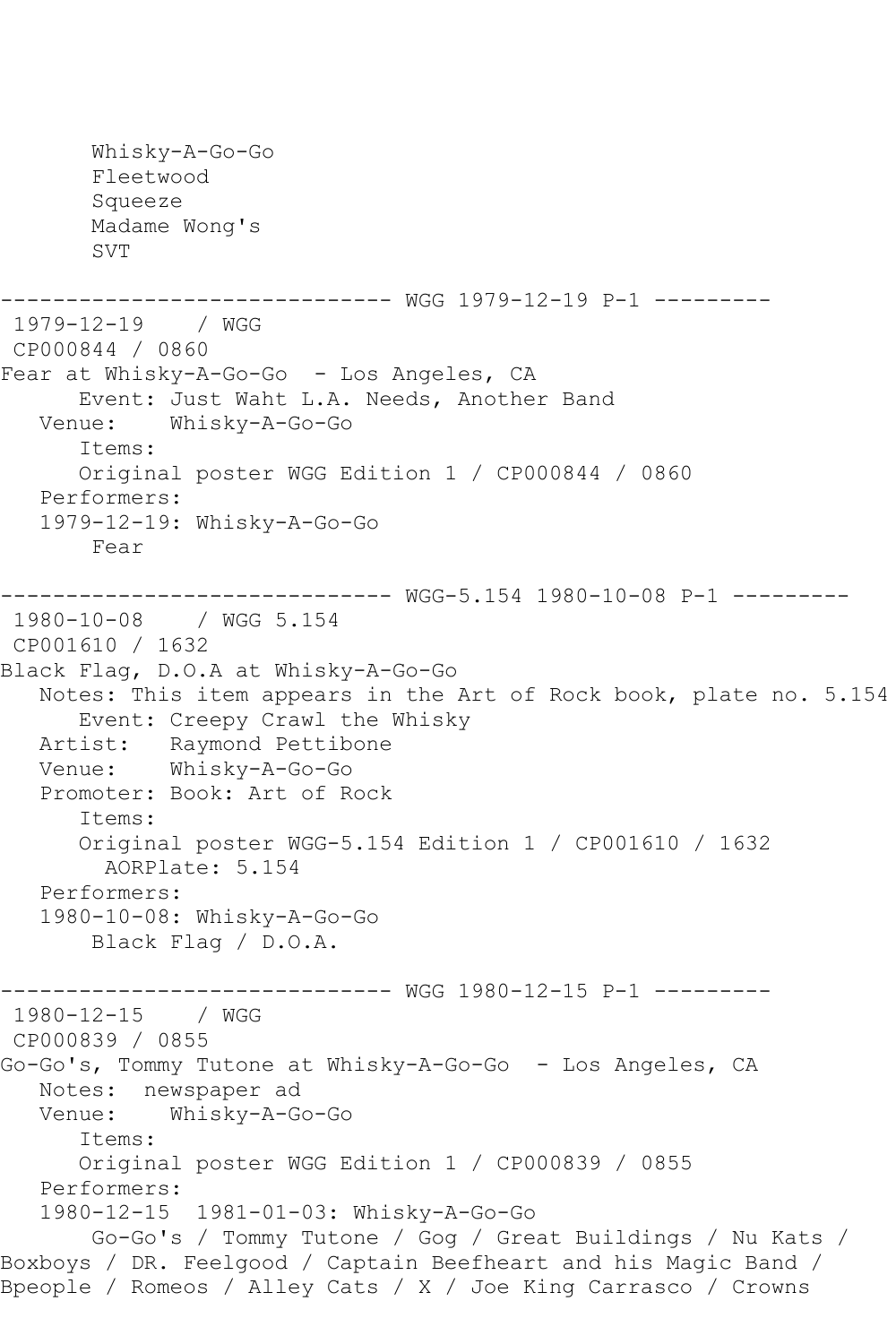------------------------------ WGG 1987-05-07 P-1 --------- 1987-05-07 / WGG CP008327 / CP03572 Firehose, Deborah Exit at Whisky-A-Go-Go - Los Angeles, CA Private Notes: Punk Venue: Whisky-A-Go-Go Items: Original poster WGG Edition 1 / CP008327 / CP03572 Performers: 1987-05-07: Whisky-A-Go-Go Firehose / Deborah Exit / SWA / Paper Bag ------------------------------ 1987-05-07 P --------- 1987-05-07 / CP045699 / CP045699 Firehose, Deborah Exit at Whisky-A-Go-Go - Los Angeles, CA Venue: Whisky-A-Go-Go Items: Original poster / CP045699 / CP045699 Performers: 1987-05-07: Whisky-A-Go-Go Firehose / Deborah Exit / SWA / Paper Bag ------------------------------ WGG 1989-10-05 P --------- 1989-10-05 / WGG CP041079 Motley Crue at Whisky-A-Go-Go Artist: Frank Kozik Venue: Whisky-A-Go-Go Items: Original poster WGG / CP041079 Price: 100.00 Performers: 1989-10-05: Whisky-A-Go-Go Motley Crue ------------------------------ WGG-PCL-042 1995 P --------- / WGG PCL-042 CP009114 / CP06282 The Doors at Whisky-A-Go-Go Tribute Notes: Printed in1995 Private Notes: \* Artist: Mark Arminski Venue: Whisky-A-Go-Go Promoter: Art Rock PCL Series Items: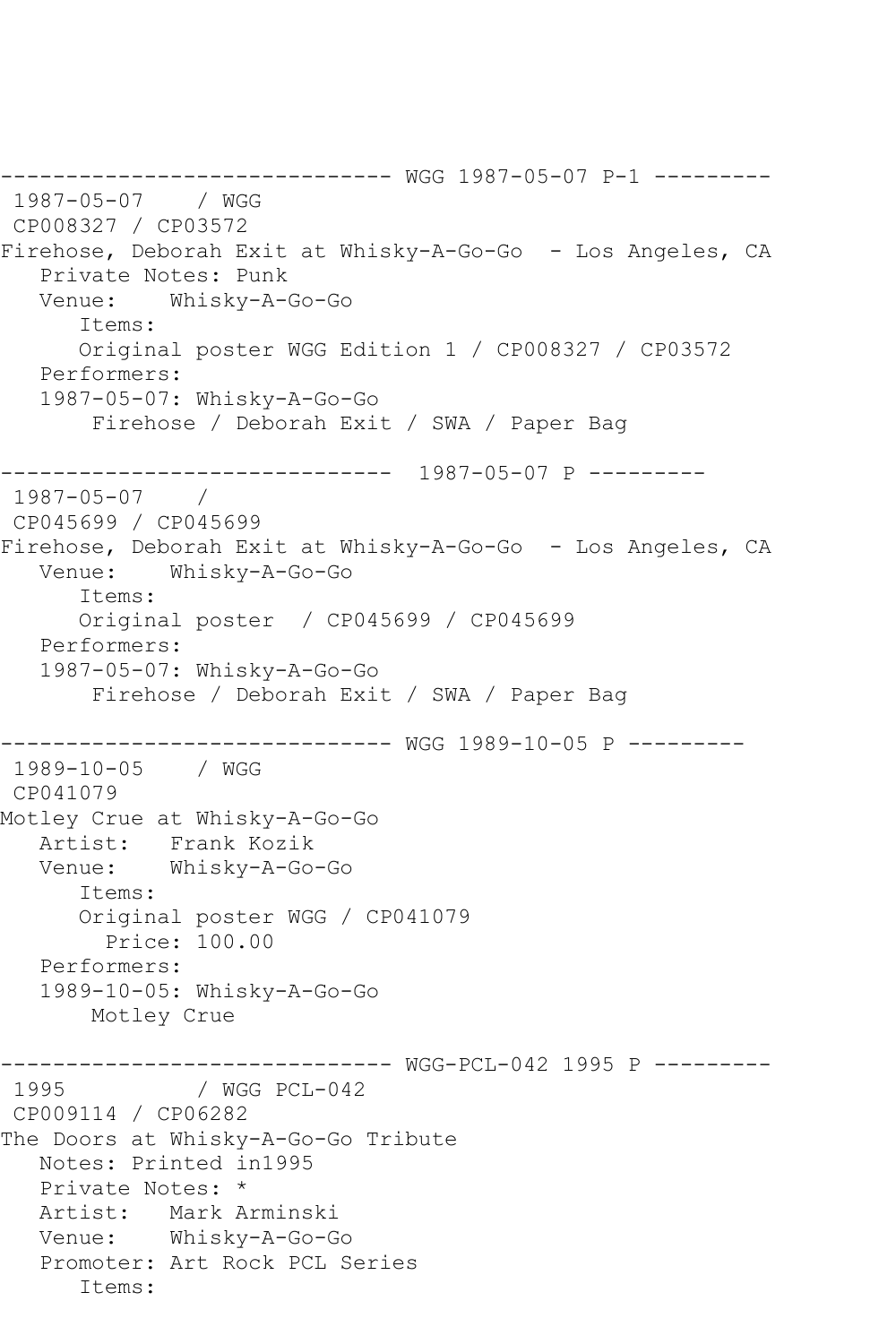Original poster WGG-PCL-042 / CP009114 / CP06282 Price: 15.00 Performers: 1995: Whisky-A-Go-Go Set: PCL Doors ------------------------------ WGG 1995-10-06 P --------- 1995-10-06 / WGG CP010707 / CS06744 Alice Donut, 7 Year Bitch at Whisky-A-Go-Go - Los Angeles, CA Artist: Psychic Sparkplug Venue: Whisky-A-Go-Go Items: Original poster WGG / CP010707 / CS06744 Performers: 1995-10-06: Whisky-A-Go-Go Alice Donut / 7 Year Bitch / MCM ------------------------------ WGG 1997-10-08 P-1 --------- 1997-10-08 / WGG CP012840 / DL19971018 Doors at Whisky-A-Go-Go - Los Angeles, CA Artist: Dennis Loren Venue: Whisky-A-Go-Go Items: Original poster WGG Edition 1 / CP012840 / DL19971018 WGG / CP014236 / MARM040 WGG / NONE / DL1997101 Performers: 1997-10-08: Whisky-A-Go-Go Doors ------------------------------ WGG 1999-01-16 P-1 --------- 1999-01-16 / WGG CP014234 / MARM038 Johnny Rivers, Robby Krieger Band at Whisky-A-Go-Go - Los Angeles, CA Series: 36th Anniversary Venue: Whisky-A-Go-Go Items: Original poster WGG Edition 1 / CP014234 / MARM038 Performers: 1999-01-16 1999-01-23: Whisky-A-Go-Go Johnny Rivers / Robby Krieger Band / Grass Roots / Nancy Sinatra / Mc Rick Overton / Mario Maglieri / Big Brother and the Holding Company / Sweetwater / Iron Butterfly / Moby Grape / Mc DR.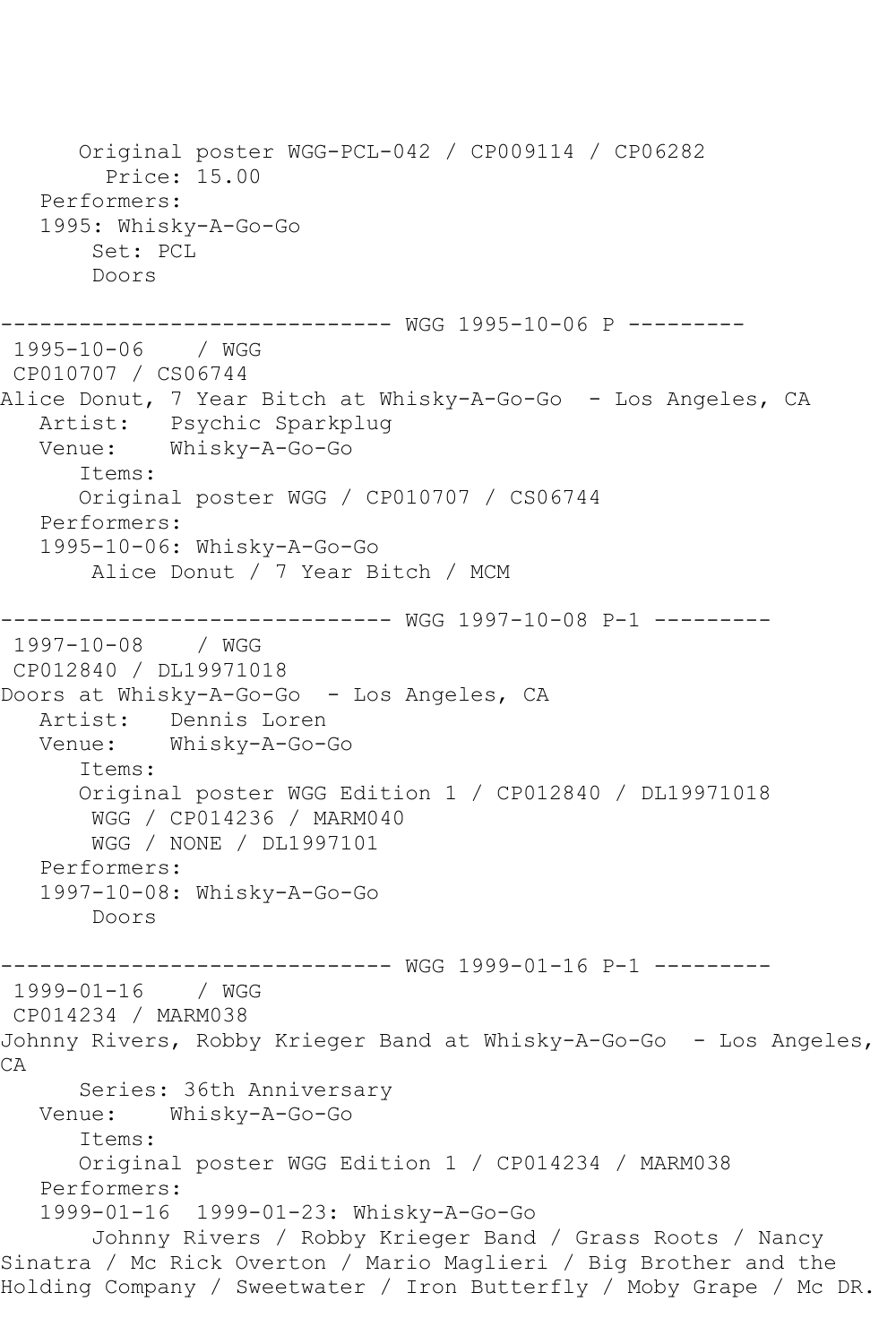Demento / Miracles / Kim Weston / Chico Hamilton / Country Joe Mcdonald / Edgar Winter / Legendary / White Trash / Ozark Mountain Daredevils / Rick Derringer / Mc Ted / Wishbone Ash / Canned Heat Blues Band / Badfinger / Mc Ted / Mitch Ryder / Humble Pie / Rubin and the Jets / Jan and Dean / Terry Reid / Roger Mcguinn / Mc Rodney Bingenheimer / In Bloom / Chuck Negron / Mc Craig Shoemaker / Horns ------------------------------ WGG 1999-01-22 P-1 --------- 1999-01-22 / WGG CP014235 / MARM039 Mc Rodney Bingenheimer, Jan and Dean at Whisky-A-Go-Go - Los Angeles, CA Event: 35th Aniversary Whisky-A-Go-Go Celebration and Music Festival<br>Artist: Dennis Loren Venue: Whisky-A-Go-Go Items: Original poster WGG Edition 1 / CP014235 / MARM039 WGG / CP012847 / DL19990122 WGG / NONE / DL1999012 Performers: 1999-01-22: Whisky-A-Go-Go Mc Rodney Bingenheimer / Jan and Dean / Terry Reid / Roger Mcguinn ---: Mc Craig Shoemaker / In Bloom / Chuck Negron ------------------------------ WGG 19zz-03-04 P-1 --------- 19zz-03-04 / WGG CP021661 / XNTAZ07 Melvins, Trash Can School at Whisky-A-Go-Go - Los Angeles, CA Artist: TazTaTaz - Jim Evans Venue: Whisky-A-Go-Go Items: Original poster WGG Edition 1 / CP021661 / XNTAZ07 Performers: 19zz-03-04: Whisky-A-Go-Go Melvins / Trash Can School / Fluff ------------------------------ WGG 19zz-04-09 P-1 --------- 19zz-04-09 / WGG CP017950 / MU006 Dropkick Murphys, Oxymoron Ducky Boys at Whisky-A-Go-Go - Los Angeles, CA Artist: Mike Murphy Venue: Whisky-A-Go-Go Items: Original poster WGG Edition 1 / CP017950 / MU006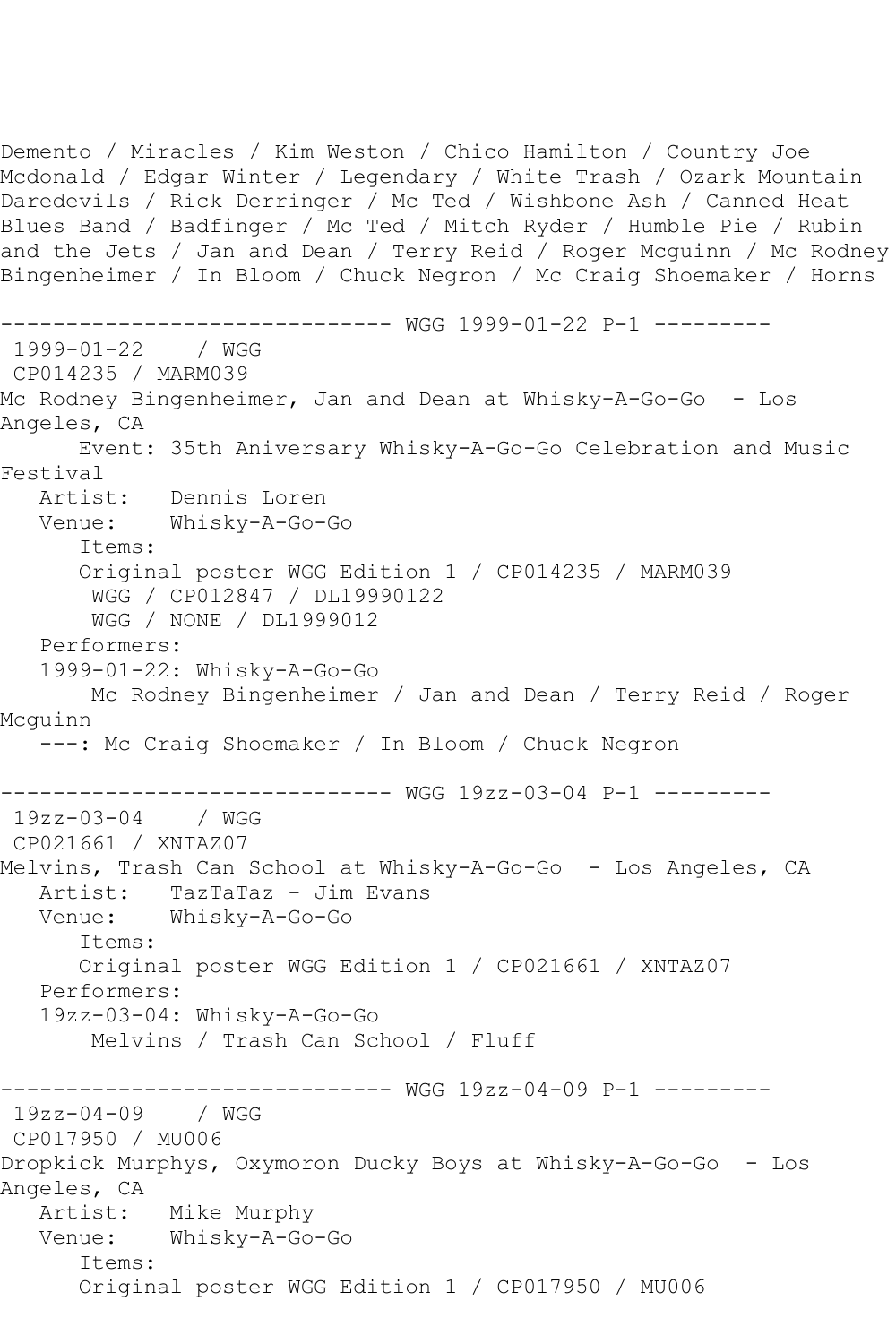Performers: 19zz-04-09: Whisky-A-Go-Go Dropkick Murphys / Oxymoron Ducky Boys / No Thanx ------------------------------ WGG 19zz-08-05 P-1 --------- 19zz-08-05 / WGG CP021664 / XNTAZ10 Helmet, Hammerhead at Whisky-A-Go-Go - Los Angeles, CA Artist: TazTaTaz - Jim Evans Venue: Whisky-A-Go-Go Items: Original poster WGG Edition 1 / CP021664 / XNTAZ10 Performers: 19zz-08-05: Whisky-A-Go-Go Helmet / Hammerhead / Quicksand ------------------------------ WGG 19zz-10-27 P-1 --------- 19zz-10-27 / WGG CP021666 / XNTAZ12 Babes In Toyland at Whisky-A-Go-Go - Los Angeles, CA Artist: TazTaTaz - Jim Evans Venue: Whisky-A-Go-Go Items: Original poster WGG Edition 1 / CP021666 / XNTAZ12 Performers: 19zz-10-27: Whisky-A-Go-Go Babes In Toyland ------------------------------ WGG 19zz-11-04 P-1 --------- 19zz-11-04 / WGG CP008262 / CP03507 Dead Milkmen, Double Freak at Whisky-A-Go-Go - Los Angeles, CA Private Notes: Punk Venue: Whisky-A-Go-Go Items: Original poster WGG Edition 1 / CP008262 / CP03507 Performers: 19zz-11-04: Whisky-A-Go-Go Dead Milkmen / Double Freak / Electric Coolaide ------------------------------ WGG 19zz-11-13 P-1 --------- 19zz-11-13 / WGG CP021670 / XNTAZ18 Jesus Lizard, Jon Spencer Blues Explosion at Whisky-A-Go-Go - Los Angeles, CA Artist: TazTaTaz - Jim Evans Venue: Whisky-A-Go-Go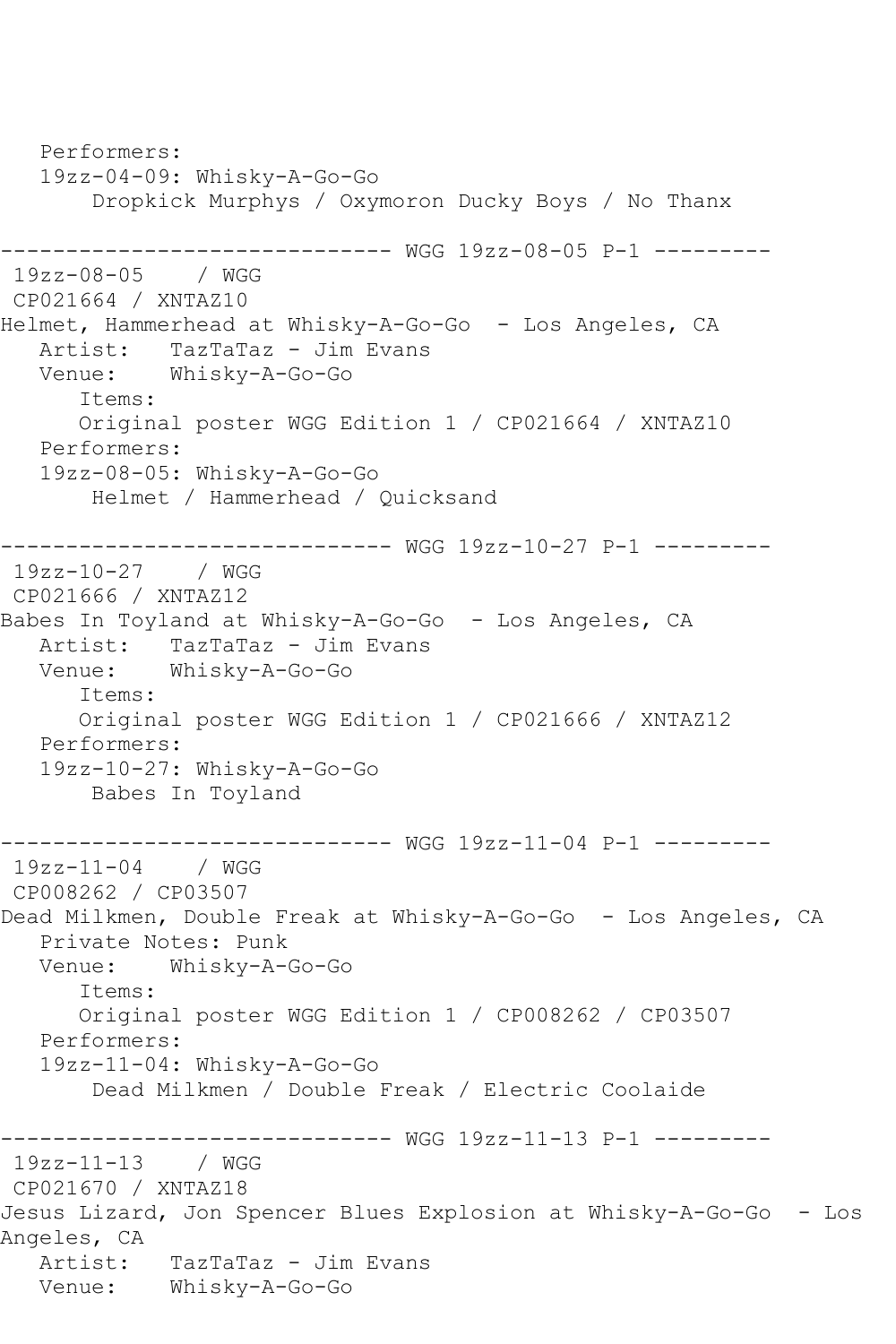Items: Original poster WGG Edition 1 / CP021670 / XNTAZ18 Performers: 19zz-11-13: Whisky-A-Go-Go Jesus Lizard / Jon Spencer Blues Explosion / Spirit House ------------------------------ WGG 19zz-12-07 P-1 --------- 19zz-12-07 / WGG CP021675 / XNTAZ23 Pigface, Medicine at Whisky-A-Go-Go - Los Angeles, CA Artist: TazTaTaz - Jim Evans<br>Venue: Whisky-A-Go-Go Whisky-A-Go-Go Items: Original poster WGG Edition 1 / CP021675 / XNTAZ23 Performers: 19zz-12-07: Whisky-A-Go-Go Pigface / Medicine ------------------------------ WGG 2000-02-28 P-1 --------- 2000-02-28 / WGG CP017904 / ML20000228 Susan Anton at Whisky-A-Go-Go - Los Angeles, CA Artist: Mark London<br>Venue: Whisky-A-Go Whisky-A-Go-Go Items: Original poster WGG Edition 1 / CP017904 / ML20000228 WGG / NONE / ML2000022 Performers: 2000-02-28: Whisky-A-Go-Go Susan Anton ------------------------------ WGG 2001-02-29 P-1 --------- 2001-02-29 / WGG CP017921 / ML20010229 Dave Davies the Kink Kronikles at Whisky-A-Go-Go - Los Angeles, CA Artist: Mark London Venue: Whisky-A-Go-Go Items: Original poster WGG Edition 1 / CP017921 / ML20010229 WGG / NONE / ML2001022 Performers: 2001-02-29: Whisky-A-Go-Go Dave Davies the Kink Kronikles ------------------------------ WGG 2001-12-29 P-1 --------- 2001-12-29 / WGG CP017917 / ML20001229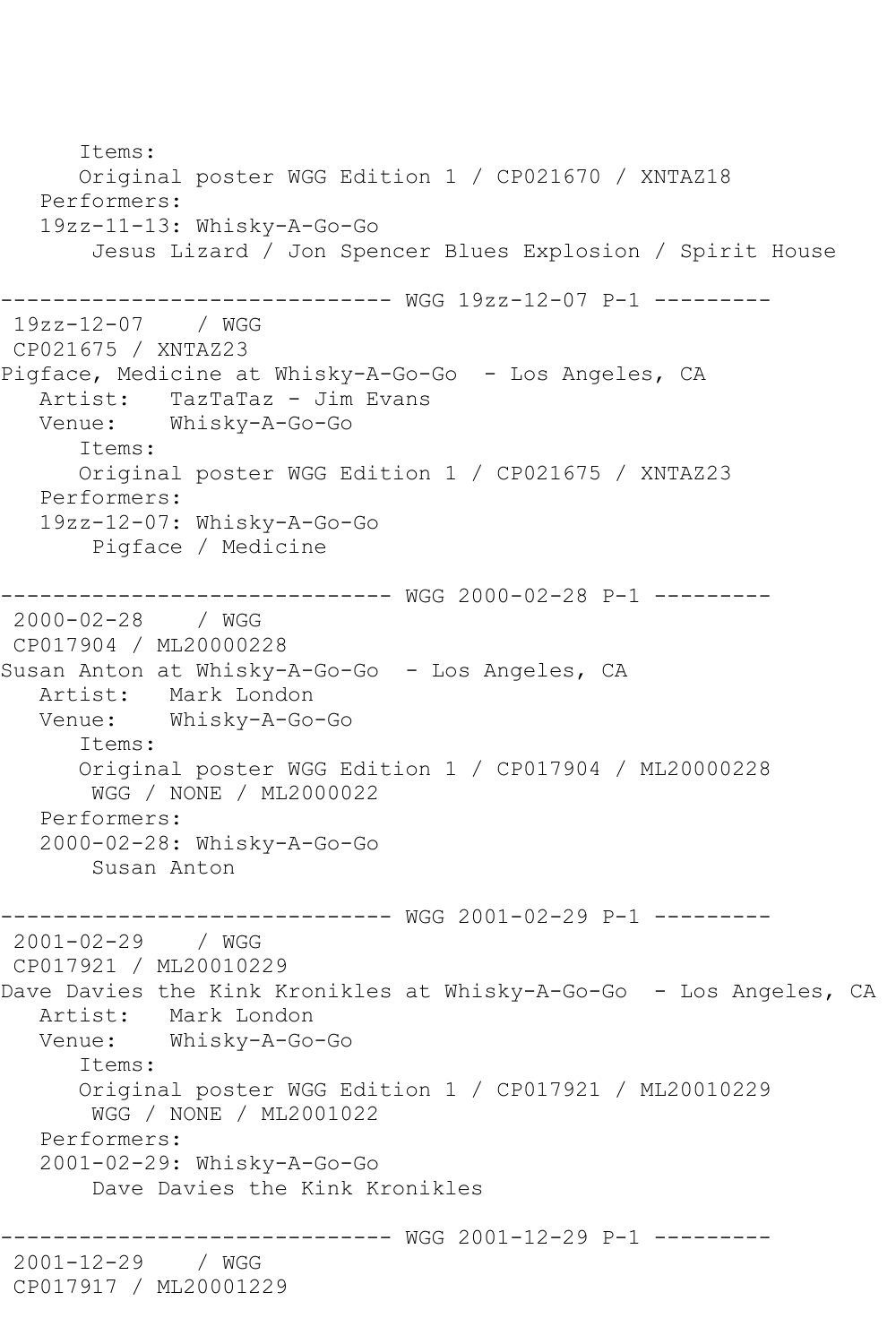Eric Burdon and the Animals, Nancy Sinatra at Whisky-A-Go-Go - Los Angeles, CA Artist: Mark London Venue: Whisky-A-Go-Go Items: Original poster WGG Edition 1 / CP017917 / ML20001229 WGG / NONE / ML2000122 Performers: 2001-12-29: Whisky-A-Go-Go Eric Burdon and the Animals / Nancy Sinatra ------------------------------ zzzz-02 P --------  $zzzz-02$  / CP045735 / CP045735 Whisky-A-Go-Go - Los Angeles, CA Maritime Hall Calendar 1998-10 Benefit: Whisky-A-Go-Go Calendar zzzz-02 Venue: Whisky-A-Go-Go Items: Original poster / CP045735 / CP045735 Performers: zzzz-02: Whisky-A-Go-Go ------------------------------ zzzz-10-28 P -------- zzzz-10-28 / CP045770 / CP045770 Mad Daddys, Imperial Butt Wizards at Whisky-A-Go-Go - Los Angeles, CA Benefit: Haunted Garage Venue: Whisky-A-Go-Go Items: Original poster / CP045770 / CP045770 Performers: zzzz-10-28: Whisky-A-Go-Go Mad Daddys / Imperial Butt Wizards ------------------------------ zzzz-11-04 P -------- zzzz-11-04 / CP045721 / CP045721 Dead Milkmen, Double Freak at Whisky-A-Go-Go - Los Angeles, CA Venue: Whisky-A-Go-Go Items: Original poster / CP045721 / CP045721 Performers: zzzz-11-04: Whisky-A-Go-Go Dead Milkmen / Double Freak